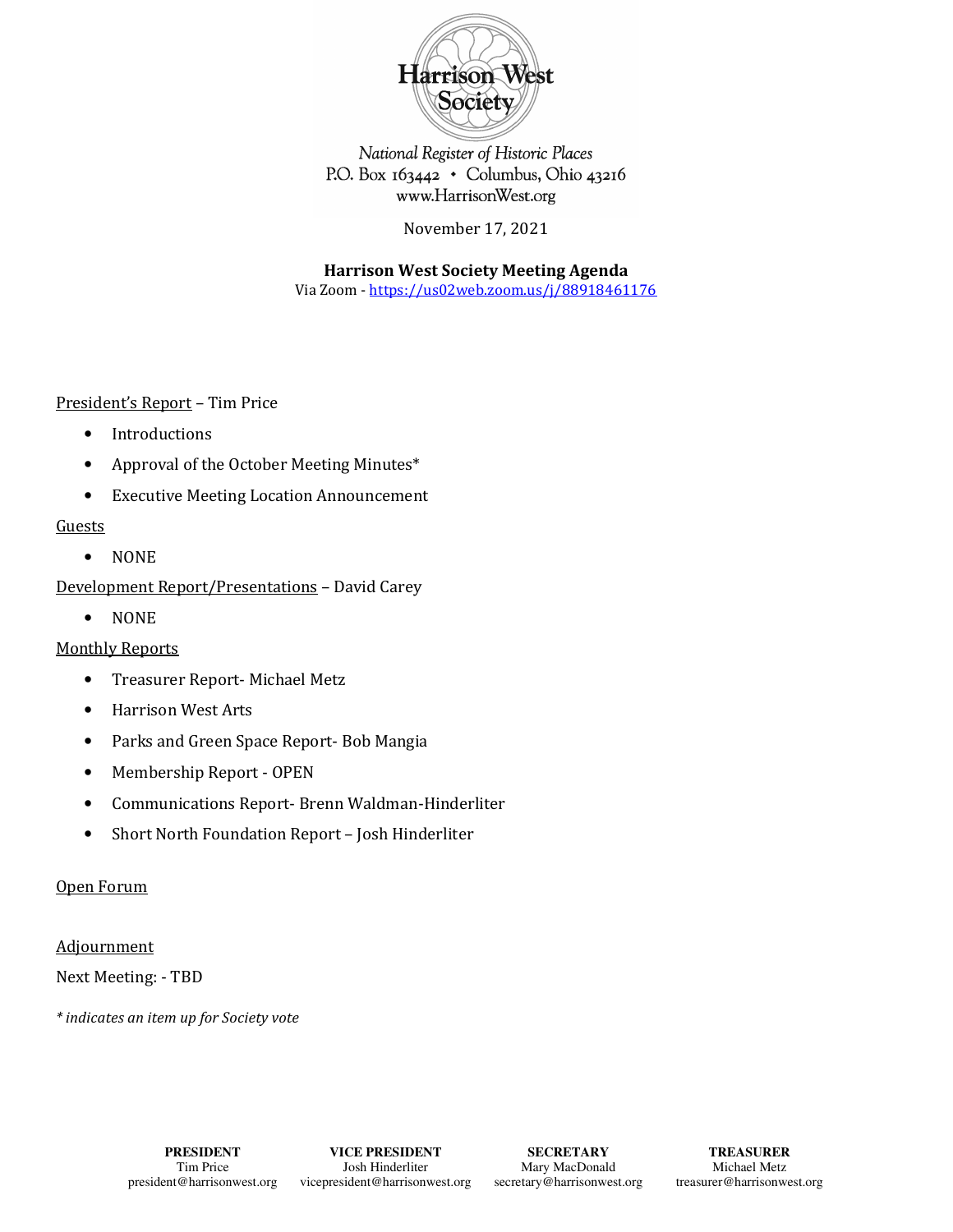# **Harrison West Society Meeting ~ October 20, 2021**

**Meeting** called to order at 7:01 PM on Zoom **Quorum** present

**Presiding**: Tim Price, President.

**Minutes: Motion to approve September minutes by J. Hinderliter seconded by B. Mangia PASSED. President's Report:** T. Price, Exec meeting will be on Zoom. 1<sup>st</sup> Wednesday of November (11/3/21) president@harrisonwest.org

**Treasurer's Report**: M. Metz, balance around \$4,314.06. treasurer@harrisonwest.org.

**Development**: D.Carey, development@harrisonwest.org Karrick Sherrill 496 W 1<sup>st</sup> Ave. first of 2 meetings to understand project. Existing church at corner of 1<sup>st</sup> and Oregon. Surrounded by multi-family, 4-plex, commercial properties. Architecture: demo church, build 8 townhomes on site, 5 unit fronting 1<sup>st</sup> Ave. and 3 unit building fully fronting Oregon, existing gas meter housing that will remain. Contemporary architecture with some influence of other neighborhood details, front porches, debating roof access. Variances: variance for # units; increase height from 35' to 40' (grade of site creates situation); driveway width, vision clearance to 6' from 10' at Oregon and alley and from 30' to 25' at Oregon; lot coverage from 50% to 55%; reduce setbacks; reduce side yard requirements from 16' to 9' on 1<sup>st</sup> and 16' to 14' on Oregon; reduce minimum side yard on E. side of W. 1<sup>st</sup> building and N. side of Oregon Ave. building from 6.67' to 3'. D. Carey: not thrilled about architecture, context = historic style; asking for height variance but flat roof not gabled or peaked, and finishes not reflective of the neighborhood. Sherrill, not out of character with building across the street. Questions: C. Ruder: auditor site for 150' rule is deficient, didn't include property owners in the condos across the street. Can provide a spreadsheet with the parcels of units across the street. Ruder doesn't like development. 2 lots set up for 4 units total that will be doubled to 8 and over-dense for the lot. Believe space needs to be developed. K. Wightman: decent sized piece of land with economic concerns. Have zoning restrictions and want to over-develop the land, ask how to do it w/o all of the variances, trying to cram too much on the piece of land and make it fit neighborhood better. B. Mangia: HW plan calls for buildings N. of W. 1<sup>st</sup> to fall within a height restriction. Don't tend to include box development. Not consistent with plan as presented. How many

parking spaces? 12 is 1.5/unit (code requirement for AR zoning). All 2 bedroom units. Not anticipating  $2^{nd}$  cars? Providing 1 covered space per unit and a handful more on-site. Condos or apartments? Believe for sale. Brenn WH appreciates homeowners, not crazy about design. Not tax abated. Not anticipating low-moderate income residents. About 1700 SF each. Parcels currently separate. Aggregating lower density parcels to allow larger development is not in the plan. Any green space or lawns? No, most of rear will be paved parking. Combo of concrete and pavers to make it feel more like a patio. Concern: setback cramming something in here code is not meant to accommodate. Concerned about setbacks in context of adjacent properties. Vote available on 11/17/21. **Harrison West Arts:** M. MacDonald, south side of mural complete, long side in the spring.

**Parks**: B. Mangia,  $10/27/21$  park cleanup 5:30-6:30 to cut stuff back, rake up and adopted beds get one more cleanup before the end of the season. Who wants to adopt a bed for 2022? Email parks@harrisonwest.org. Issues at Wheeler Park, sides have been flipped. Clean up after dogs!

**Membership**: T. Price, Open. Update current spreadsheet. May organize postcard dropoff. membership@harrisonwest.org

**Communications**: B. Waldman-Hinderliter, still an active incident for HW email, still working on the issue, can send individual emails. But not to exec@harrisonwest.org Reach Brenn: communication@harrisonwest.org. **Social**: Open. social@harrisonwest.org.

**Short North Foundation**: J. Hinderliter. Goodale Park gazebo and pond getting updated.

**Open Forum:** C. Ruder: polling place moved back to Goodale Park shelter for November for certain parts of the neighborhood. M. Metz: Perry Street Park: committee working with developer and other parties, project is out to bid, hope to be able to continue to influence some aspects (lighting); waiting on a detailed bid on the project. Kia Hui first time attendee, getting email is useful, but maybe give a little more notice. Dan Brook: FLOW tree ambassador, we have one of the lowest canopy covers in the City. Any comprehensive plan for improving canopy cover? Meet with Bob and walk through areas where improvements can be made. Some